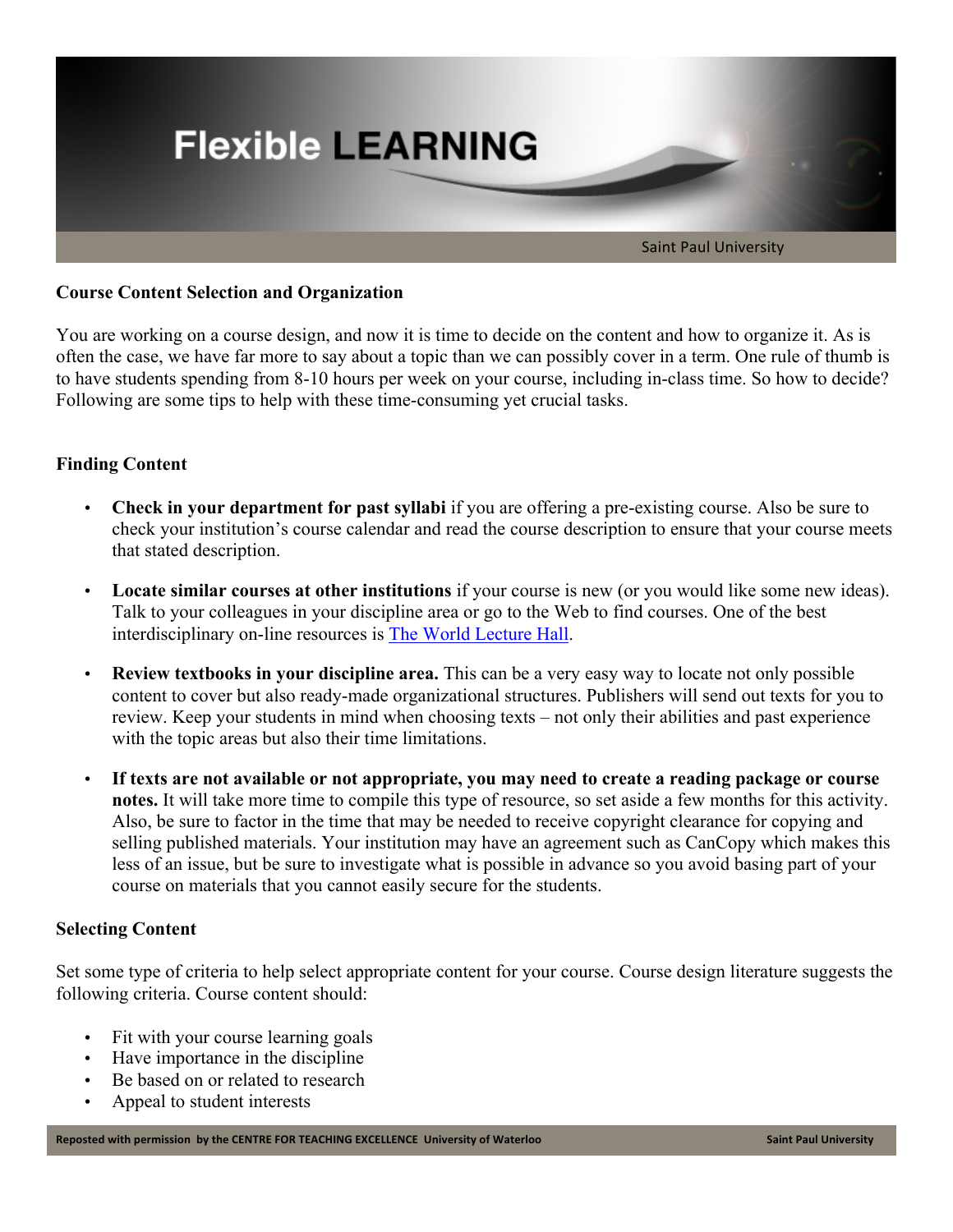- Not overlap excessively with student past experience or knowledge
- Be multi-functional (help teach more than one concept, skill, or problem)
- Stimulate search for meaning
- Encourage further investigation
- Show interrelationships amongst concepts

# **Organizing Content**

Many variations on concept mapping techniques exist to help you decide on an organizational structure for your content. The key idea is to name, in a word or two, the major topics or concepts for your course, then try to visually place them on the page. You can use a hierarchical approach or put the concept in the centre of the page and work out from there. Put the words into boxes or bubbles and connect them with lines or arrows to show how the material connects. You may also want to put verbs on the connectors to clarify the relationships between ideas. For an even more flexible approach, try using an index card for each concept, instead of boxes on one sheet of paper, and physically move them around until you see an organization that makes sense. For more linear thinkers, creating lists of headings and subheadings is equally effective.

Some suggestions for ordering the topics or concepts include:

- **Topic by topic** There are no set relationships amongst the topics, so the ordering is not critical. This works well for courses that revolve around current issues, for example.
- **Chronological** Moving from past to present is a very common and easy to implement organizational pattern.
- **Causal** The course presents a number of events or issues that culminate in some final effect or solution.
- **Cumulative** Each concept builds on the previous one(s).
- **Problem-centred**  Problems, questions, or cases represent the principal organizing features of the course.
- **Spiral** Key topics or concepts are revisited throughout the course, with new information or insight developing each time.

Within each class, also consider how to organize your material so that students can both learn and retain it. Different philosophies of learning are represented. Some ideas to consider are:

- **Start with what students already know** and then move to the abstract model or theory.
- **Start with concrete examples,** such as cases, news items, or other real-world situations, then generate the abstract concepts.